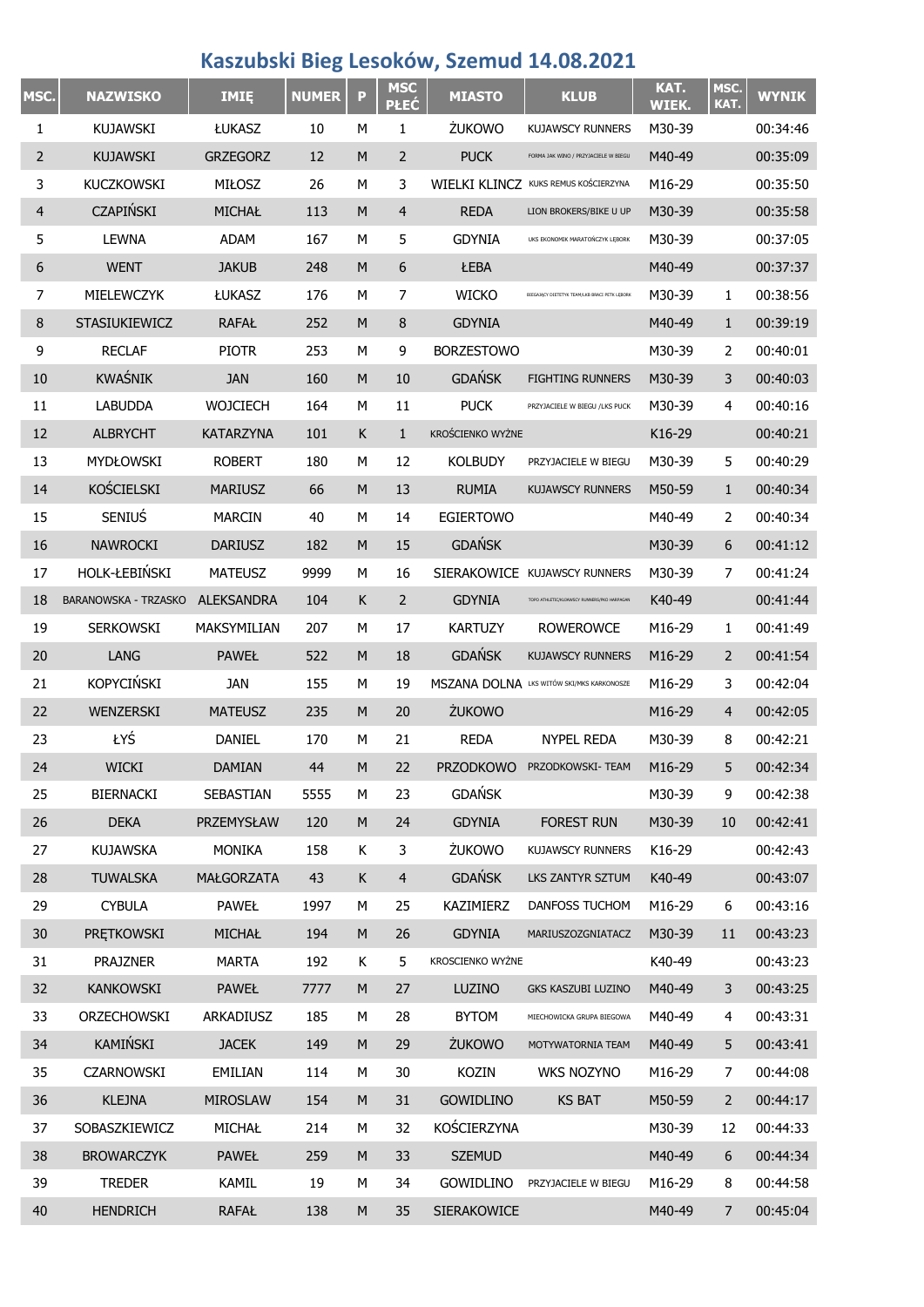| 41 | <b>ZADORA</b>      | ANDRZEJ          | 528  | M         | 36     | <b>GDYNIA</b>    | <b>FURIA</b>                                     | M50-59 | 3              | 00:45:15 |
|----|--------------------|------------------|------|-----------|--------|------------------|--------------------------------------------------|--------|----------------|----------|
| 42 | ZALEWSKI           | <b>KONRAD</b>    | 241  | M         | 37     | <b>GDYNIA</b>    |                                                  | M30-39 | 13             | 00:45:23 |
| 43 | <b>LISIECKI</b>    | <b>TOMASZ</b>    | 265  | М         | 38     | <b>GDYNIA</b>    |                                                  | M50-59 | 4              | 00:45:25 |
| 44 | <b>DARGACZ</b>     | <b>ARTUR</b>     | 118  | M         | 39     | <b>GDYNIA</b>    | FOREST RUN GDYNIA                                | M40-49 | 8              | 00:45:28 |
| 45 | <b>ROŻYK</b>       | <b>KRZYSZTOF</b> | 201  | М         | 40     | <b>GDYNIA</b>    | OKNOBUR-BIEGAMYRAZEM.PL                          | M50-59 | 5              | 00:45:30 |
| 46 | <b>GŁOMBIOWSKA</b> | <b>ZUZANNA</b>   | 131  | Κ         | 6      | <b>GDYNIA</b>    | RUNPASSION.PL TEAM                               | K16-29 |                | 00:45:33 |
| 47 | <b>STEINKA</b>     | <b>MARIAN</b>    | 526  | М         | 41     | KOŚCIERZYNA      |                                                  | M50-59 | 6              | 00:45:36 |
| 48 | ZAWADZKI           | KAZIMIERZ        | 250  | M         | 42     | <b>BŁOTNIA</b>   | PRUSZCZ BIEGA                                    | M50-59 | 7              | 00:45:41 |
| 49 | MARKOWSKI          | PRZEMYSŁAW       | 261  | М         | 43     | <b>BYTOM</b>     | SZLABANOWCY RUNNING TEAM                         | M30-39 | 14             | 00:45:57 |
| 50 | <b>KLEIN</b>       | SEBASTIAN        | 153  | M         | 44     | <b>KĄPINO</b>    |                                                  | M40-49 | $\mathsf g$    | 00:46:05 |
| 51 | ZADORA             | <b>OSKAR</b>     | 529  | M         | 45     | <b>GDYNIA</b>    | <b>FURIA</b>                                     | M16-29 | 9              | 00:46:34 |
| 52 | <b>TUTKA</b>       | <b>DOMINIK</b>   | 232  | M         | 46     | <b>BIŁGORAJ</b>  | <b>BIŁGORAJ BIEGA</b>                            | M30-39 | 15             | 00:46:41 |
| 53 | <b>HINC</b>        | <b>PAWEŁ</b>     | 142  | М         | 47     | <b>GDYNIA</b>    |                                                  | M60+   | 1              | 00:46:43 |
| 54 | <b>MIKLAS</b>      | <b>JAREK</b>     | 177  | M         | 48     | <b>GDAŃSK</b>    |                                                  | M30-39 | 16             | 00:46:43 |
| 55 | PASIERBSKA         | <b>EWA</b>       | 25   | Κ         | 7      | <b>GDAŃSK</b>    |                                                  | K16-29 | 1              | 00:47:05 |
| 56 | LANG               | <b>MARCIN</b>    | 263  | M         | 49     | <b>GDYNIA</b>    | LANG TEAM ŻABIANKA                               | M30-39 | 17             | 00:47:13 |
| 57 | <b>ROJEWSKI</b>    | <b>WOJCIECH</b>  | 200  | М         | 50     | LUZINO           | MOJE BIEGOWE HIMALAJE                            | M40-49 | 10             | 00:47:16 |
| 58 | <b>JABŁOŃSKI</b>   | <b>ANDRZEJ</b>   | 1971 | M         | 51     | <b>CZARNE</b>    |                                                  | M50-59 | $\, 8$         | 00:47:19 |
| 59 | <b>OLEJNIK</b>     | <b>ADRIANA</b>   | 2222 | Κ         | $\, 8$ | <b>GOWIDLINO</b> |                                                  | K16-29 | 2              | 00:47:32 |
| 60 | <b>SZCZĘCH</b>     | ZDZISŁAW         | 52   | M         | 52     | PRĘGOWO          | <b>EMERYT</b>                                    | $M60+$ | $\overline{2}$ | 00:47:38 |
| 61 | <b>JABŁOŃSKI</b>   | ŁUKASZ           | 1920 | М         | 53     | <b>KARTUZY</b>   | P. A. GRYF                                       | M40-49 | 11             | 00:47:46 |
| 62 | <b>WASYLKA</b>     | ŁUKASZ           | 233  | M         | 54     | LUZINO           | DZIOBAKI TEAM                                    | M30-39 | 18             | 00:47:48 |
| 63 | <b>SZLAGA</b>      | <b>PATRYK</b>    | 224  | M         | 55     | POGÓRZE          |                                                  | M16-29 | 10             | 00:47:54 |
| 64 | <b>WEGNER</b>      | <b>BEATA</b>     | 258  | K         | 9      | <b>LEBORK</b>    | <b>ACTIVE GYM</b>                                | K30-39 | $1\,$          | 00:47:56 |
| 65 | <b>DYDYMSKI</b>    | <b>KRZYSZTOF</b> | 74   | M         | 56     | <b>RUMIA</b>     |                                                  | M40-49 | 12             | 00:48:02 |
| 66 | <b>ROSIŃSKI</b>    | <b>PIOTR</b>     | 251  | M         | 57     | WEJHEROWO        | PRO-CARS                                         | M50-59 | 9              | 00:48:19 |
| 67 | MARCHEWICZ         | <b>RADOSŁAW</b>  | 254  | M         | 58     | ŻUKOWO           |                                                  | $M60+$ | 3              | 00:48:35 |
| 68 | <b>GAŃSKI</b>      | <b>JANUSZ</b>    | 128  | M         | 59     | <b>CEWICE</b>    | CEWICKI KLUB MORSA I BIEGACZA                    | M50-59 | 10             | 00:48:48 |
| 69 | <b>LABUDA</b>      | <b>ANNA</b>      | 163  | Κ         | 10     | <b>PROKOWO</b>   |                                                  | K40-49 | $\mathbf{1}$   | 00:49:02 |
| 70 | <b>REGINIA</b>     | <b>PIOTR</b>     | 4455 | M         | 60     | <b>GDAŃSK</b>    | <b>RUM RUNNERS</b>                               | M30-39 | 19             | 00:49:06 |
| 71 | <b>KREFT</b>       | <b>KRZYSZTOF</b> | 527  | M         | 61     | <b>REDA</b>      | <b>TEAMKREFT</b>                                 | M40-49 | 13             | 00:49:08 |
| 72 | <b>BARGAŃSKA</b>   | <b>JUSTYNA</b>   | 105  | К         | $11\,$ | <b>BYTÓW</b>     | RUNTASTYCZNI TEAM BYTÓW                          | K40-49 | $\overline{2}$ | 00:49:16 |
| 73 | <b>BORK</b>        | ŁUKASZ           | 110  | M         | 62     | <b>ŻUŁAWA</b>    | GRUPA DRUHA BORUCHA                              | M30-39 | 20             | 00:49:16 |
| 74 | <b>STOBIŃSKI</b>   | <b>PIOTR</b>     | 216  | ${\sf M}$ | 63     | <b>REDA</b>      | <b>RUNEDA</b>                                    | M30-39 | 21             | 00:49:22 |
| 75 | HINTZKE            | LESZEK           | 2010 | M         | 64     | LEŚNIEWO         | PRZYJACIELE W BIEGU                              | M40-49 | 14             | 00:49:25 |
| 76 | LUBIŃSKI           | <b>KAMIL</b>     | 267  | ${\sf M}$ | 65     | <b>GDYNIA</b>    |                                                  | M16-29 | 11             | 00:49:32 |
| 77 | PRZYBYLSKA         | <b>DOMINIKA</b>  | 3105 | Κ         | 12     | <b>STOBNO</b>    | <b>UKS DAB</b>                                   | K16-29 | 3              | 00:49:33 |
| 78 | <b>GRZECHULSKI</b> | <b>PIOTR</b>     | 136  | ${\sf M}$ | 66     |                  | NOWY DWÓR WEJHEROWSKI MORSKA JEDNOSTKA RAKIETOWA | M40-49 | 15             | 00:49:44 |
| 79 | STAWIŃSKI          | <b>BARTOSZ</b>   | 215  | M         | 67     | <b>CZARNKÓW</b>  |                                                  | M40-49 | 16             | 00:49:44 |
| 80 | <b>GRABOWSKI</b>   | <b>ANDRZEJ</b>   | 262  | ${\sf M}$ | 68     | <b>CEWICE</b>    | CEWICKI KLUB MORSA I BIEGACZA                    | M40-49 | 17             | 00:49:47 |
| 81 | ŁESKE              | <b>JAN</b>       | 169  | М         | 69     |                  | GRODZISK WIELKOPOLSKI ZA LINIĄ METY TEAM         | M40-49 | 18             | 00:49:48 |
| 82 | <b>DZWONKOWSKI</b> | <b>JAKUB</b>     | 256  | ${\sf M}$ | 70     | <b>MORAG</b>     |                                                  | M16-29 | 12             | 00:49:58 |
| 83 | SZCZĘSNY           | <b>MARCIN</b>    | 220  | М         | 71     | <b>GDAŃSK</b>    | AKADEMIA BIEGOWA KARTUZY                         | M30-39 | 22             | 00:50:04 |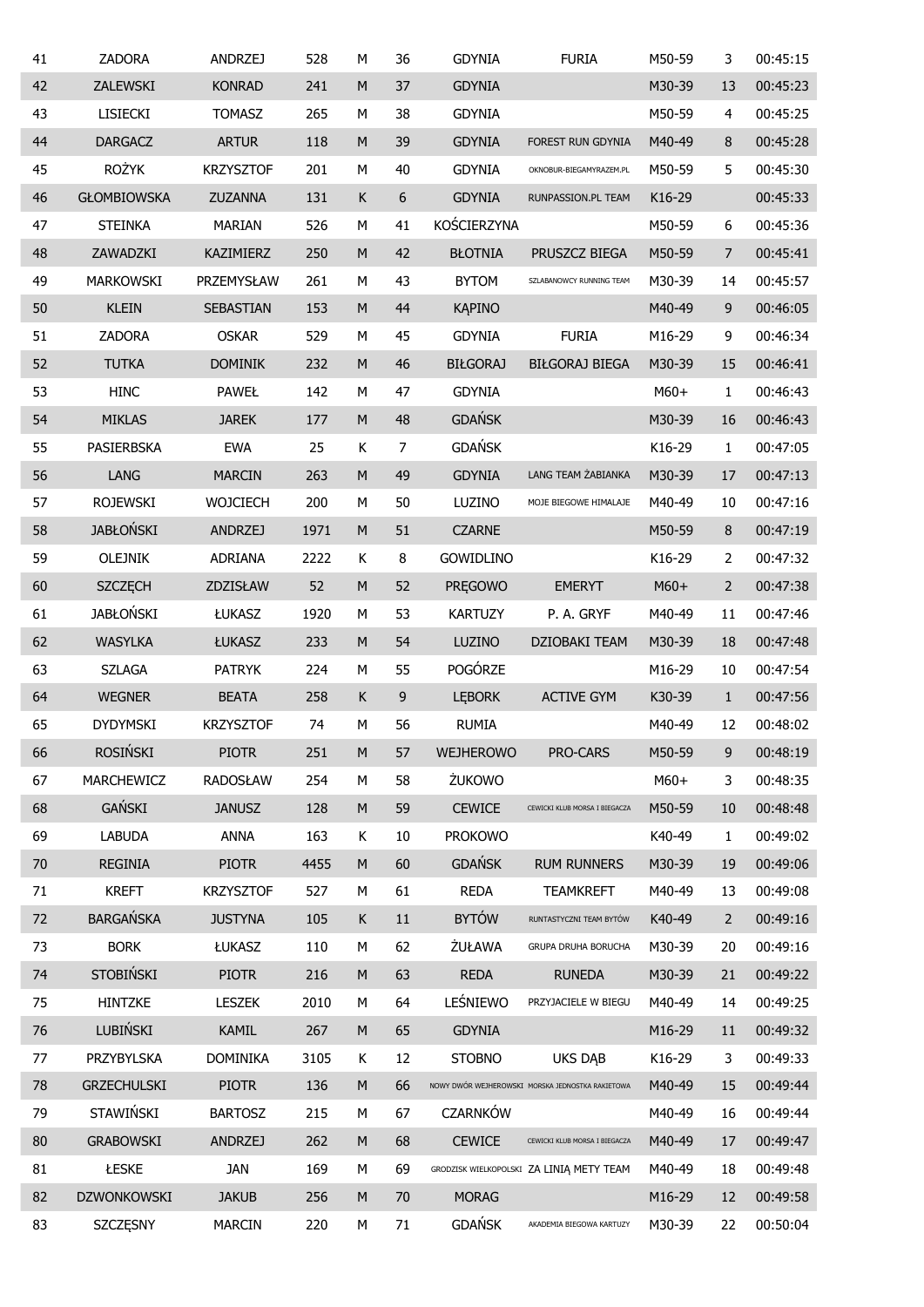| 84  | <b>UJMA</b>       | <b>RADOSŁAW</b>   | 107  | M         | 72  |                    | BRODNICA GÓRNA AKADEMIA BIEGOWA KARTUZY | M30-39 | 23             | 00:50:05 |
|-----|-------------------|-------------------|------|-----------|-----|--------------------|-----------------------------------------|--------|----------------|----------|
| 85  | <b>KUSZTAŁA</b>   | <b>KRYSTIAN</b>   | 83   | М         | 73  | <b>REDA</b>        |                                         | M30-39 | 24             | 00:50:22 |
| 86  | <b>KALINOWSKA</b> | <b>PAULINA</b>    | 266  | Κ         | 13  | <b>KIEŁPINO</b>    | AKADEMIA BIEGOWA KARTUZY                | K30-39 | $\overline{2}$ | 00:50:39 |
| 87  | <b>BACH</b>       | MACIEJ            | 103  | M         | 74  |                    | PRUSZCZ GDAŃSKI LOTOS RUNNING TEAM      | M30-39 | 25             | 00:50:44 |
| 88  | ERDMAŃCZYK        | <b>ANDRZEJ</b>    | 65   | M         | 75  | <b>BRUSY</b>       | <b>KARATE KYOKUSHIN</b>                 | M50-59 | 11             | 00:50:50 |
| 89  | PAŹDZIORA         | <b>HENRYK</b>     | 243  | М         | 76  | PRZYWIDZ           |                                         | M50-59 | 12             | 00:50:57 |
| 90  | <b>DETTLAFF</b>   | <b>SŁAWOMIR</b>   | 99   | M         | 77  | <b>GOWINO</b>      |                                         | M40-49 | 19             | 00:51:01 |
| 91  | <b>WICKI</b>      | <b>TOMEK</b>      | 45   | М         | 78  | <b>PRZODKOWO</b>   | PRZODKOWSKI TEAM                        | M16-29 | 13             | 00:51:09 |
| 92  | <b>KALKOWSKA</b>  | <b>MAGDALENA</b>  | 27   | К         | 14  | ZAŁĘŻE             | PRZODKOWSKI TEAM                        | K16-29 | $\overline{4}$ | 00:51:10 |
| 93  | LASZCZYK          | <b>NADIA</b>      | 165  | K         | 15  | <b>REDA</b>        |                                         | K30-39 | 3              | 00:51:16 |
| 94  | <b>GRODECKI</b>   | <b>ANDRZEJ</b>    | 134  | M         | 79  | LUBAŃ              |                                         | M50-59 | 13             | 00:51:26 |
| 95  | <b>BROWARCZYK</b> | <b>TOMEK</b>      | 111  | M         | 80  | ŁEBIEŃSKA HUTA     |                                         | M30-39 | 26             | 00:51:26 |
| 96  | <b>RICHERT</b>    | <b>DANUTA</b>     | 199  | К         | 16  | <b>TUCHOM</b>      | MOTYWATORNIA TEAM                       | K40-49 | 3              | 00:51:29 |
| 97  | <b>MICHNO</b>     | <b>ANNA</b>       | 174  | К         | 17  | <b>GDAŃSK</b>      |                                         | K40-49 | 4              | 00:51:33 |
| 98  | <b>FERRA</b>      | <b>JACEK</b>      | 260  | M         | 81  | GOWINO             |                                         | M30-39 | 27             | 00:51:37 |
| 99  | <b>SAŁABON</b>    | <b>GRZEGORZ</b>   | 206  | M         | 82  | <b>LEBORK</b>      | <b>WT LEBORK</b>                        | M50-59 | 14             | 00:51:46 |
| 100 | <b>GRUCHAŁA</b>   | <b>RADOSŁAW</b>   | 135  | ${\sf M}$ | 83  | KOŚCIERZYNA        | AKADEMIA BIEGOWA KOŚCIERZYNA            | M40-49 | 20             | 00:51:48 |
| 101 | <b>SIKORA</b>     | <b>IWONA</b>      | 209  | Κ         | 18  | <b>GDYNIA</b>      | SP 31 GDYNIA                            | K40-49 | 5              | 00:51:49 |
| 102 | <b>PRZEWOSKA</b>  | <b>ANNA</b>       | 195  | Κ         | 19  | POGÓRZE            |                                         | K30-39 | $\overline{4}$ | 00:51:58 |
| 103 | GIDZIŃSKA         | LARYSA            | 357  | Κ         | 20  | <b>GDAŃSK</b>      | BENEFIT SYSTEMS OFF-ROAD RUNNERS        | K30-39 | 5              | 00:52:03 |
| 104 | <b>NEUGEBAUER</b> | <b>ALEKSANDER</b> | 183  | M         | 84  | <b>WEJHEROWO</b>   | <b>GRUPA BIEGOWA NDI</b>                | M40-49 | 21             | 00:52:06 |
| 105 | <b>LEWINSKI</b>   | <b>IRENEUSZ</b>   | 166  | М         | 85  | <b>REDA</b>        | 240                                     | M40-49 | 22             | 00:52:09 |
| 106 | <b>HINCKA</b>     | <b>MARZENA</b>    | 143  | K         | 21  | <b>GNIEŻDŻEWO</b>  | PRZYJACIELE W BIEGU                     | K30-39 | 6              | 00:52:14 |
| 107 | <b>FIERKA</b>     | <b>TOMASZ</b>     | 125  | М         | 86  | <b>LEBORK</b>      | BIEGAM BO LUBIE ;)                      | M30-39 | 28             | 00:52:20 |
| 108 | <b>RATOWSKI</b>   | <b>MAREK</b>      | 197  | M         | 87  | <b>TORUŃ</b>       | PODGÓRZ TORUŃ                           | M40-49 | 23             | 00:52:37 |
| 109 | <b>RICHERT</b>    | <b>HENRYK</b>     | 198  | М         | 88  | <b>TUCHOM</b>      | MOTYWATORNIA TEAM                       | M50-59 | 15             | 00:52:44 |
| 110 | <b>BELA</b>       | <b>MIRKA</b>      | 58   | Κ         | 22  | <b>KOLONIA</b>     | PRZYJACIELE W BIEGU                     | K50-59 | $\mathbf{1}$   | 00:52:46 |
| 111 | <b>KACZMAREK</b>  | <b>ALEKSANDRA</b> | 147  | K         | 23  |                    | CHWASZCZYNO KACZMAREK TEAM              | K40-49 | 6              | 00:52:47 |
| 112 | <b>MYDŁOWSKA</b>  | <b>BEATA</b>      | 179  | Κ         | 24  | <b>KOLBUDY</b>     |                                         | K50-59 | $\overline{2}$ | 00:53:19 |
| 113 | <b>STOLC</b>      | <b>IRENEUSZ</b>   | 217  | М         | 89  | <b>GOŁUBIE</b>     | KASZUBSKI BIEGACZ                       | M30-39 | 29             | 00:53:19 |
| 114 | <b>GDANIEC</b>    | <b>KONRAD</b>     | 532  | ${\sf M}$ | 90  | STAROGARD GDAŃSKI  | NIEMA LIPY                              | M16-29 | 14             | 00:53:40 |
| 115 | <b>DRĄŻKOWSKI</b> | DANIEL            | 123  | М         | 91  | <b>GDAŃSK</b>      |                                         | $M60+$ | 4              | 00:53:47 |
| 116 | <b>SKWIOT</b>     | STANISŁAW         | 69   | ${\sf M}$ | 92  | <b>GDAŃSK</b>      | <b>TAKA RYBA</b>                        | M50-59 | 16             | 00:53:53 |
| 117 | <b>LUBECKI</b>    | <b>JANUSZ</b>     | 1979 | М         | 93  | <b>BEDOMIN</b>     |                                         | M40-49 | 24             | 00:54:00 |
| 118 | <b>CYMAN</b>      | <b>ROBERT</b>     | 112  | ${\sf M}$ | 94  | <b>SIERAKOWICE</b> | PIERUN                                  | M16-29 | 15             | 00:54:04 |
| 119 | <b>DREWNIAK</b>   | <b>ARTUR</b>      | 124  | М         | 95  | <b>KIELNO</b>      |                                         | M40-49 | 25             | 00:54:08 |
| 120 | <b>SZRAMA</b>     | <b>MARIAN</b>     | 229  | ${\sf M}$ | 96  | <b>LEBORK</b>      | BAZA 44                                 | M50-59 | 17             | 00:54:38 |
| 121 | HILDEBRANDT       | <b>KRYSTYNA</b>   | 140  | K         | 25  | <b>MRZEZINO</b>    | PRZYJACIELE W BIEGU                     | K40-49 | 7              | 00:54:55 |
| 122 | <b>SKURTYS</b>    | <b>CEZARY</b>     | 212  | ${\sf M}$ | 97  | <b>REDA</b>        |                                         | M30-39 | 30             | 00:55:11 |
| 123 | NARKIEWICZ        | <b>DAMIAN</b>     | 523  | М         | 98  | <b>GDAŃSK</b>      | TEAM AQUACLEANING                       | M40-49 | 26             | 00:55:11 |
| 124 | SZYMAŃSKI         | <b>PAWEŁ</b>      | 521  | ${\sf M}$ | 99  | ORLE               |                                         | M16-29 | 16             | 00:55:16 |
| 125 | <b>SINGER</b>     | <b>KRZYSZTOF</b>  | 444  | М         | 100 | <b>POŁĘCZYNO</b>   | DIVERSE EXTREME TEAM                    | M30-39 | 31             | 00:55:19 |
| 126 | <b>SINGER</b>     | <b>MARCIN</b>     | 222  | ${\sf M}$ | 101 | <b>EGIERTOWO</b>   |                                         | M30-39 | 32             | 00:55:19 |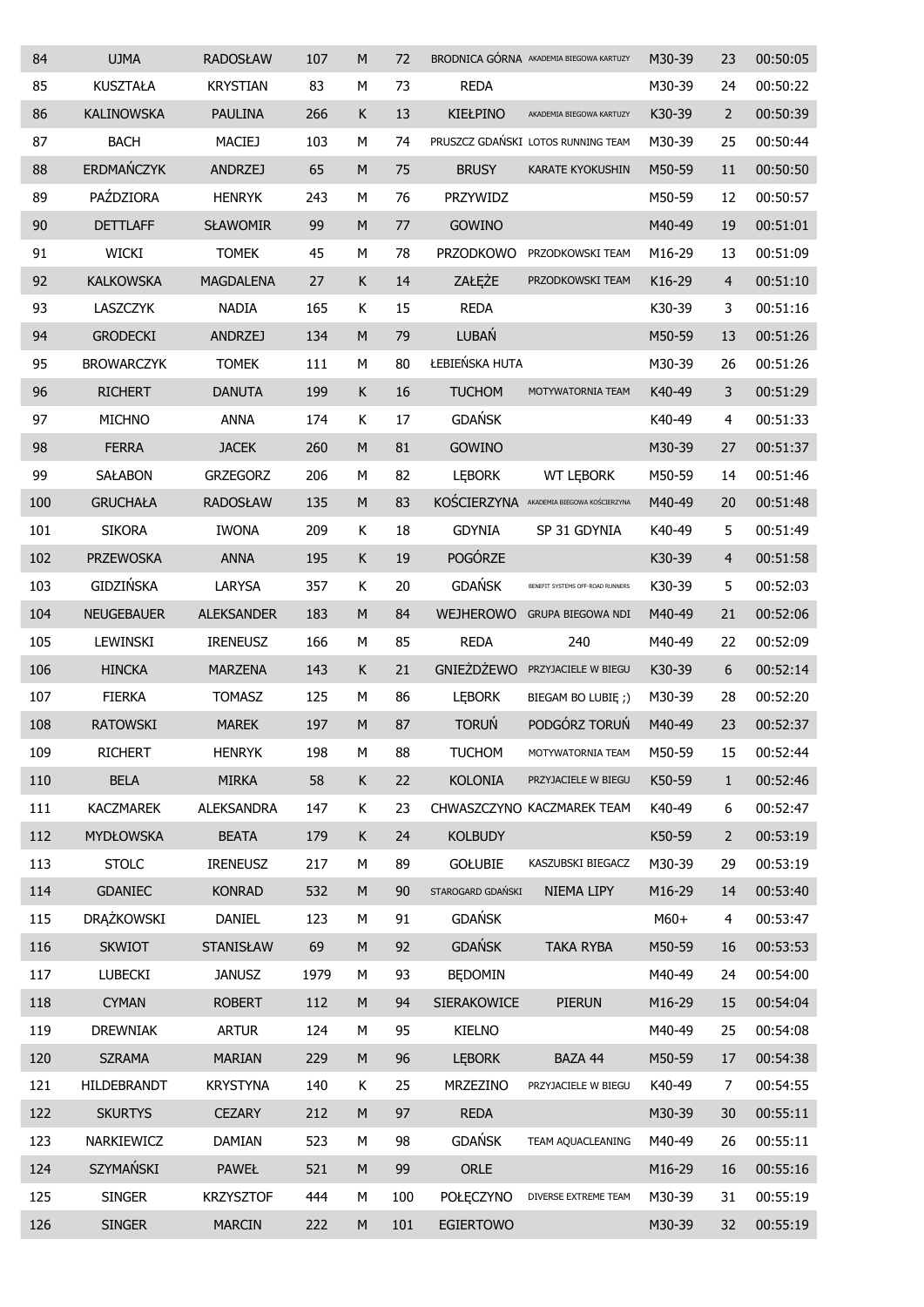| 127 | <b>HIRSZ</b>          | <b>SABINA</b>     | 530  | Κ           | 26  | ŻUKOWO            |                              | K40-49 | 8              | 00:55:23 |
|-----|-----------------------|-------------------|------|-------------|-----|-------------------|------------------------------|--------|----------------|----------|
| 128 | <b>KLEIN</b>          | <b>ANDRZEJ</b>    | 151  | M           | 102 | <b>GDAŃSK</b>     |                              | M50-59 | 18             | 00:55:28 |
| 129 | <b>RICHTER</b>        | <b>JACEK</b>      | 520  | М           | 103 | <b>GDYNIA</b>     | TAKA RYBA/KOTY3!             | M40-49 | 27             | 00:55:31 |
| 130 | <b>SALUK</b>          | <b>MARCIN</b>     | 205  | M           | 104 | <b>BANINO</b>     |                              | M30-39 | 33             | 00:55:42 |
| 131 | <b>CZURYŃSKA</b>      | <b>WIOLETTA</b>   | 115  | К           | 27  | <b>GDYNIA</b>     |                              | K40-49 | 9              | 00:55:52 |
| 132 | <b>HEJKA</b>          | <b>WŁADEK</b>     | 1904 | M           | 105 | <b>KARTUZY</b>    | AKADEMIA BIEGOWA KARTUZY     | M40-49 | 28             | 00:55:59 |
| 133 | <b>PŁOTKA</b>         | <b>ADAM</b>       | 191  | М           | 106 | LUZINO            | WEJHEROWSKA AKADEMIA BIEGOWA | M60+   | 5              | 00:56:05 |
| 134 | <b>JAFFKE</b>         | <b>JAROSŁAW</b>   | 3108 | M           | 107 | ŁEBCZ             | PRZYJACIELE W BIEGU          | M40-49 | 29             | 00:56:21 |
| 135 | <b>KANKOWSKA</b>      | <b>JUSTYNA</b>    | 777  | К           | 28  | LUZINO            | GKS KASZUBI LUZINO           | K30-39 | $\overline{7}$ | 00:56:22 |
| 136 | KANCZKOWSKI           | MICHAŁ            | 533  | M           | 108 | LUZINO            |                              | M30-39 | 34             | 00:56:29 |
| 137 | <b>REGINIA</b>        | <b>RAFAŁ</b>      | 4444 | М           | 109 | <b>GDAŃSK</b>     | <b>RUM RUNNERS</b>           | M30-39 | 35             | 00:56:40 |
| 138 | <b>FRANKIEWICZ</b>    | MICHAŁ            | 126  | M           | 110 | <b>LEBORK</b>     | FARM FRITES POLAND           | M30-39 | 36             | 00:56:52 |
| 139 | <b>SZOPA</b>          | <b>MAREK</b>      | 225  | М           | 111 | <b>GDYNIA</b>     | <b>RUNEDA</b>                | M40-49 | 30             | 00:57:01 |
| 140 | <b>LABUDA</b>         | <b>RAFAŁ</b>      | 162  | ${\sf M}$   | 112 | <b>PROKOWO</b>    |                              | M50-59 | 19             | 00:57:07 |
| 141 | <b>KANKOWSKA</b>      | <b>DOMINIKA</b>   | 150  | Κ           | 29  | LUZINO            | GKS KASZUBI LUZINO           | K16-29 | 5              | 00:57:07 |
| 142 | <b>GĄSKA</b>          | <b>MACIEJ</b>     | 129  | ${\sf M}$   | 113 | <b>GDYNIA</b>     | PEDZĄCE ŚLIMAKI              | M40-49 | 31             | 00:57:13 |
| 143 | <b>KOWALIK</b>        | MIECZYSŁAW        | 157  | М           | 114 | <b>DOBRZEWINO</b> | KOWALIKI                     | M60+   | 6              | 00:57:25 |
| 144 | <b>KULESZA</b>        | <b>PIOTR</b>      | 159  | M           | 115 | <b>GDAŃSK</b>     | LOTOS RUNNING TEAM/TAKA RYBA | M40-49 | 32             | 00:57:29 |
| 145 | <b>BŁASZAK</b>        | <b>ANDRZEJ</b>    | 109  | М           | 116 | <b>GDYNIA</b>     |                              | M40-49 | 33             | 00:57:30 |
| 146 | <b>GRODECKA</b>       | AGNIESZKA         | 247  | $\sf K$     | 30  | PRUSZCZ GDAŃSKI   |                              | K40-49 | 10             | 00:57:31 |
| 147 | PRZYTARSKA            | <b>EDYTA</b>      | 196  | К           | 31  | <b>GDAŃSK</b>     | AKADEMIA BIEGOWA KARTUZY     | K30-39 | 8              | 00:57:33 |
| 148 | <b>WYSOCKI</b>        | <b>DARIUSZ</b>    | 1989 | ${\sf M}$   | 117 | <b>MALBORK</b>    |                              | M50-59 | 20             | 00:57:33 |
| 149 | DE VIRION             | <b>ALEKSANDRA</b> | 888  | К           | 32  | <b>GDAŃSK</b>     | TAKA RYBA/KOTY3!             | K40-49 | 11             | 00:57:57 |
| 150 | <b>RICHERT</b>        | <b>PIOTR</b>      | 36   | ${\sf M}$   | 118 | <b>PRZODKOWO</b>  | PRZODKOWSKI TEAM             | M40-49 | 34             | 00:58:04 |
| 151 | <b>HILLER</b>         | <b>GABRIELA</b>   | 141  | K           | 33  | <b>GDAŃSK</b>     |                              | K50-59 | 3              | 00:58:12 |
| 152 | <b>DĄBKOWSKA</b>      | <b>ALEKSANDRA</b> | 81   | Κ           | 34  | <b>GDAŃSK</b>     | <b>TAKA RYBA</b>             | K40-49 | 12             | 00:58:21 |
| 153 | MAJEWSKI              | <b>PAWEŁ</b>      | 171  | М           | 119 | <b>LEBORK</b>     | FARM FRITES POLAND           | M30-39 | 37             | 00:58:24 |
| 154 | <b>KWIATKOWSKA</b>    | <b>ANNA</b>       | 161  | K           | 35  | <b>GDAŃSK</b>     | <b>BIEGAJĄCY TCZEW</b>       | K40-49 | 13             | 00:58:31 |
| 155 | <b>WOJDYLAK</b>       | KATARZYNA         | 245  | K           | 36  | <b>GDAŃSK</b>     | <b>ULTRA WAY</b>             | K40-49 | 14             | 00:58:40 |
| 156 | ZAWISZA               | <b>MATEUSZ</b>    | 242  | M           | 120 | <b>WARSZAWA</b>   |                              | M30-39 | 38             | 00:58:46 |
| 157 | <b>LIS</b>            | <b>MARCIN</b>     | 244  | М           | 121 | <b>JERZKOWICE</b> | WKS NOŻYNO                   | M30-39 | 39             | 00:59:03 |
| 158 | <b>FRANKOWSKA</b>     | <b>JUSTYNA</b>    | 127  | K           | 37  | <b>KARTUZY</b>    | PSYCHOFANKI                  | K30-39 | $\mathsf 9$    | 00:59:06 |
| 159 | KURZAWIŃSKA-JABŁONSKA | <b>KATARZYNA</b>  | 1972 | K           | 38  | <b>CZARNE</b>     |                              | K40-49 | 15             | 00:59:20 |
| 160 | <b>RYCHERT</b>        | <b>ANNA</b>       | 202  | K           | 39  | GOWINO            |                              | K30-39 | 10             | 00:59:30 |
| 161 | GÓRECKA-MITORAJ       | <b>JUSTYNA</b>    | 133  | K           | 40  | <b>CHOJNICE</b>   | PRZYJACIELE W BIEGU          | K30-39 | 11             | 00:59:32 |
| 162 | ZIELECKI              | <b>TOMASZ</b>     | 257  | M           | 122 | <b>SZEMUD</b>     |                              | M30-39 | 40             | 00:59:43 |
| 163 | <b>DYDYMSKA</b>       | <b>MONIKA</b>     | 47   | K           | 41  | <b>RUMIA</b>      |                              | K40-49 | 16             | 00:59:47 |
| 164 | <b>GDANIEC</b>        | <b>ANNA</b>       | 130  | $\mathsf K$ | 42  | STAROGARD GDAŃSKI |                              | K40-49 | 17             | 01:00:29 |
| 165 | KALINOWSKI            | <b>ANDRZEJ</b>    | 148  | М           | 123 | WARSZAWA          |                              | M30-39 | 41             | 01:00:40 |
| 166 | <b>TRZOSKA</b>        | MICHAŁ            | 231  | M           | 124 | ŁOWICZ            |                              | M30-39 | 42             | 01:00:40 |
| 167 | <b>WOJTCZAK</b>       | <b>MACIEJ</b>     | 82   | М           | 125 | <b>GDAŃSK</b>     | <b>KAIZEN</b>                | M30-39 | 43             | 01:00:55 |
| 168 | SZYMAŃSKI             | <b>ADAM</b>       | 230  | M           | 126 | <b>LEBORK</b>     | LEBORK BIEGACZE 42,2         | M40-49 | 35             | 01:01:03 |
| 169 | PIERON                | ZBIGNIEW          | 190  | М           | 127 | ZABRZE            |                              | $M60+$ | 7              | 01:01:49 |